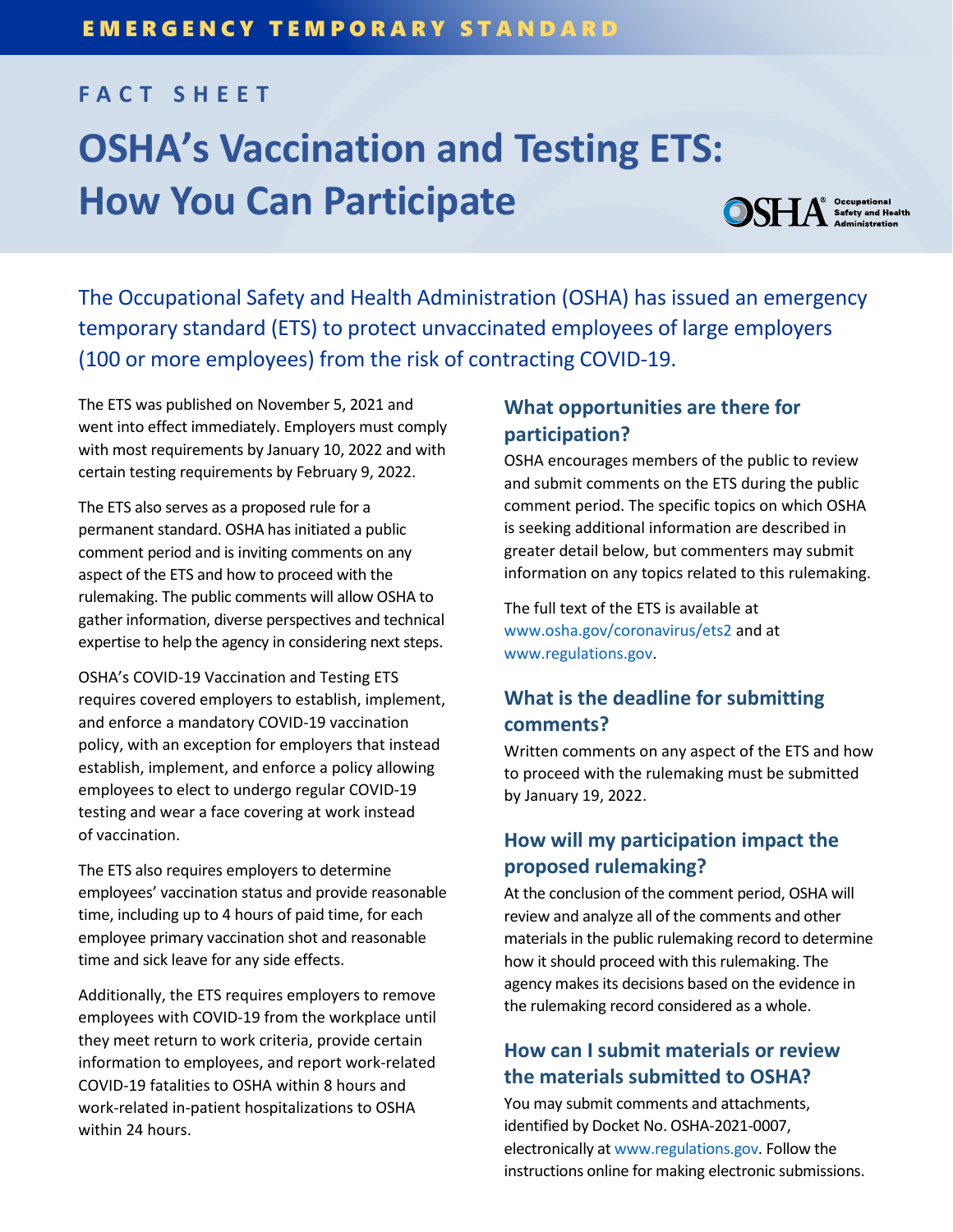All submissions must include the agency's name and the docket number for the ETS (Docket No. OSHA-2021-0007). When submitting comments or recommendations, commenters should explain their rationale and, if possible, provide supporting data and information. Wherever possible, commenters should indicate the title of the person providing the comments and, when appropriate, include information about the type and number of employees at their worksites.

All comments, including any personal information you provide, will be placed in the public docket without change and, with the exception of copyrighted materials, will be publicly available online at www.regulations.gov. Therefore, OSHA cautions commenters about submitting information they do not want to be made available to the public or submitting materials that contain personal information (either about themselves or others) such as Social Security Numbers and birthdates.

All comments and submissions are listed in the www.regulations.gov index; however, some information (e.g., copyrighted material) is not publicly available to read or download through that website. All submissions, including copyrighted material, are available for inspection at the OSHA Docket Office. Contact the OSHA Docket Office at 202-693-2350 (TTY number: 877-889-5627) for assistance in locating docket submissions.

#### **What topics is OSHA seeking information on?**

OSHA seeks comments on all aspects of the ETS and how it would be adopted as a final standard. OSHA encourages commenters to explain *why* they prefer or disfavor particular policy choices, and include any relevant studies, experiences, anecdotes or other information that may help support the comment. In particular, OSHA seeks comments on the following topics:

1. **Employers with fewer than 100 employees.** As discussed in the *Summary and Explanation* for *Scope and Application* (Section VI.B. of this preamble), OSHA has implemented a 100-employee threshold for the requirements of this standard to focus the ETS on companies that OSHA is confident will have sufficient administrative systems in place to comply quickly with

the ETS. The agency is moving in a stepwise fashion on the short timeline necessitated by the danger presented by COVID-19 while soliciting stakeholder comment and additional information to determine whether to adjust the scope of the ETS to address smaller employers in the future.

OSHA seeks information about the ability of employers with fewer than 100 employees to implement COVID-19 vaccination and/or testing programs. Have you instituted vaccination mandates (with or without alternatives), or requirements for regular COVID-19 testing or face covering use? What have been the benefits of your approach? What challenges have you had or could you foresee in implementing such programs? Is there anything specific to your industry, or the size of your business, that poses particular obstacles in implementing the requirements in this standard? How much time would it take, what types of costs would you incur, and how much would it cost for you to implement such requirements?

2. **Significant Risk.** If OSHA were to finalize a rule based on this ETS, it would be a standard adopted under 6(b) of the OSH Act, which requires a finding of significant risk from exposure to COVID-19. As discussed more fully in *Pertinent Legal Authority* (Section II. of this preamble), this is a lower showing of risk than grave danger, the finding required to issue a 6(c) emergency temporary standard. How should the scope of the rule change to address the significant risk posed by COVID-19 in the workplace? Should portions of the rule, such as face coverings, apply to fully vaccinated persons?

3. **Prior COVID-19 infections.** OSHA determined that workers who have been infected with COVID-19 but have not been fully vaccinated still face a grave danger from workplace exposure to SARS-CoV-2. This is an area of ongoing scientific inquiry. Given scientific uncertainty and limitations in testing for infection and immunity, OSHA is concerned that it would be infeasible for employers to operationalize a standard that would permit or require an exception from vaccination or testing and face covering based on prior infection with COVID-19. Is there additional scientific information on this topic that OSHA should consider as it determines whether to proceed with a permanent rule?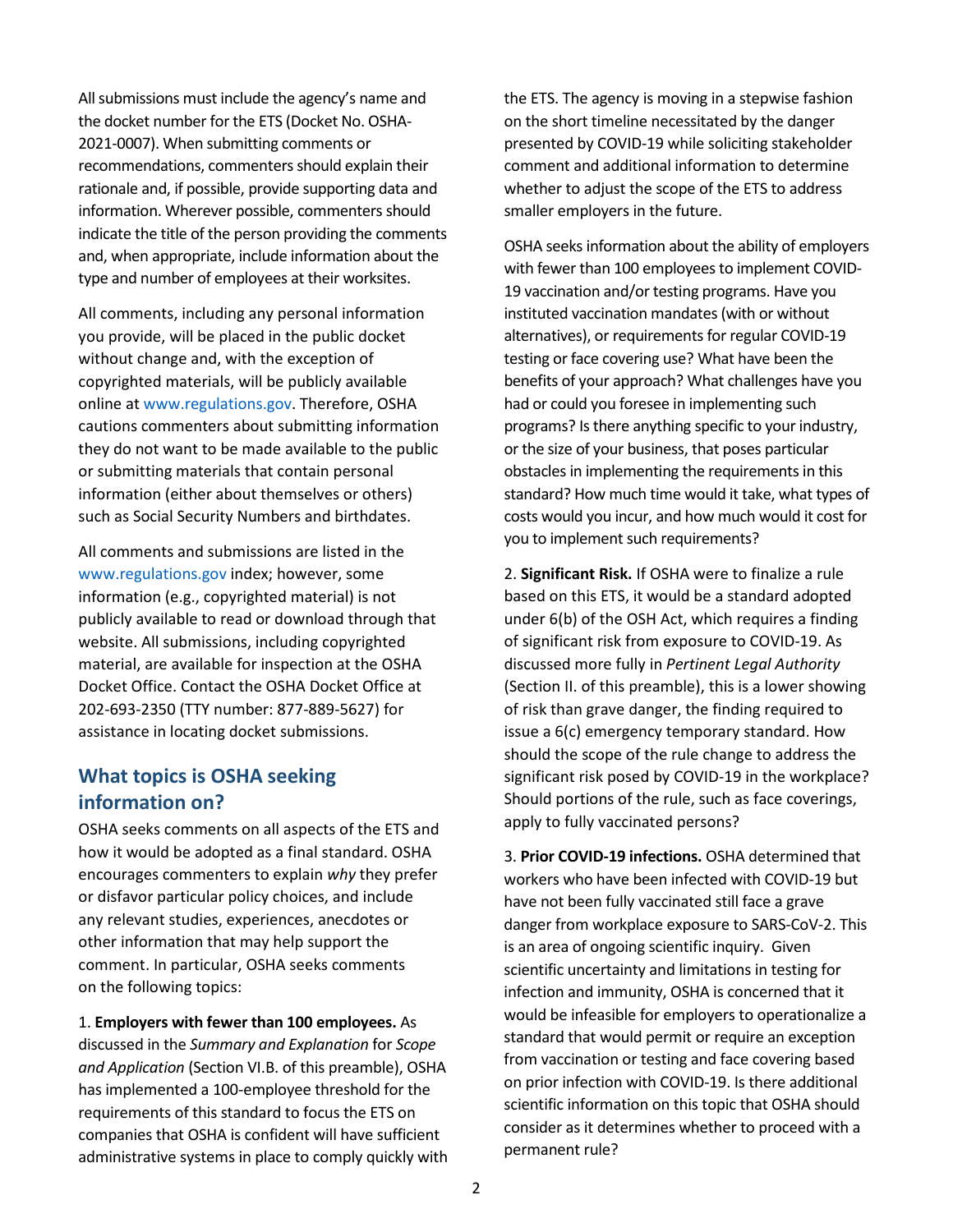In particular, what scientific criteria can be used to determine whether a given employee is sufficiently protected against reinfection? Are there any temporal limits associated with this criteria to account for potential reductions in immunity over time? Do you require employees to provide verification of infection with COVID-19? If so, what kinds of verification do you accept (i.e., PCR testing, antigen testing, etc.)? What challenges have you experienced, if any, in operationalizing such an exception?

#### 4. **Experience with COVID-19 vaccination policies.**

Should OSHA impose a strict vaccination mandate (i.e., all employers required to implement mandatory vaccination policies as defined in this ETS) with no alternative compliance option? OSHA seeks information on COVID-19 vaccination policies that employers have implemented to protect workers. If you have implemented a COVID-19 vaccination policy:

(a) When did you implement it, and what does your policy require? Was vaccination mandatory or voluntary under the policy? Do you offer vaccinations on site? What costs associated with vaccination did you cover under the policy? What percentage of your workforce was vaccinated as a result? Do you offer paid leave for receiving a vaccination? If vaccination is mandatory, have employees been resistant and if so what steps were required to enforce the policy?

(b) How did you verify that employees were vaccinated? Are there other reliable means of vaccination verification not addressed by the ETS that should be included? Did you allow attestation where the employee could not find other proof, and if so, have you experienced any difficulties with this approach? Have you experienced any issues with falsified records of vaccination, and if so, how did you deal with them?

(c) Have you experienced a decrease in infection rates or outbreaks after implementing this policy?

(d) If you have received any requests for reasonable accommodation from vaccination, what strategies did you implement to address the accommodation and ensure worker safety (e.g., telework, working in isolation, regular testing and the use of face coverings)?

5. **COVID-19 testing and removal.** OSHA seeks information on COVID-19 testing and removal practices implemented to protect workers.

(a) Do you have a testing and removal policy in your workplace and, if so, what does it require? How often do you require testing and what types of testing do you use (e.g., at-home tests, tests performed at laboratories, tests performed at your worksites)? What costs have you incurred as part of your testing and removal policies? Do you have difficulty in finding adequate availability of tests? How often? Have you experienced any issues with falsified test results, and if so, how did you deal with them? Have you experienced other difficulties in implementing a testing and removal scheme, including the length of time to obtain COVID-19 test results? Do you offer paid leave for testing?

(b) How often have you detected and removed COVID-19 positive employees from the workplace under this policy? Do you provide paid leave and job protection to employees you remove for this reason?

(c) Should OSHA require testing more often than on a weekly basis?

6. **Face coverings.** As discussed in the *Summary and Explanation* for Face Coverings (Section VI.I. of this preamble), ASTM released a specification standard on February 15, 2021, to establish a national standard baseline for barrier face coverings (ASTM F3502-21).

Should OSHA require the use of face coverings meeting the ASTM F3502-21 standard instead of the face coverings specified by the ETS? If so, should OSHA also require that such face coverings meet the NIOSH Workplace Performance or Workplace Performance Plus criteria (see CDC, September 23,  $2021$ <sup>1</sup>? Are there particular workplace settings in which face coverings meeting one standard should be favored over another? Are there alternative criteria OSHA should consider for face coverings

 <sup>1</sup> Centers for Disease Control and Prevention (CDC). (2021, September 23). Types of Masks and Respirators. *www.cdc.gov/coronavirus/2019-ncov/prevent-getting-sick/types-of-masks.html*. (CDC, September 23, 2021)